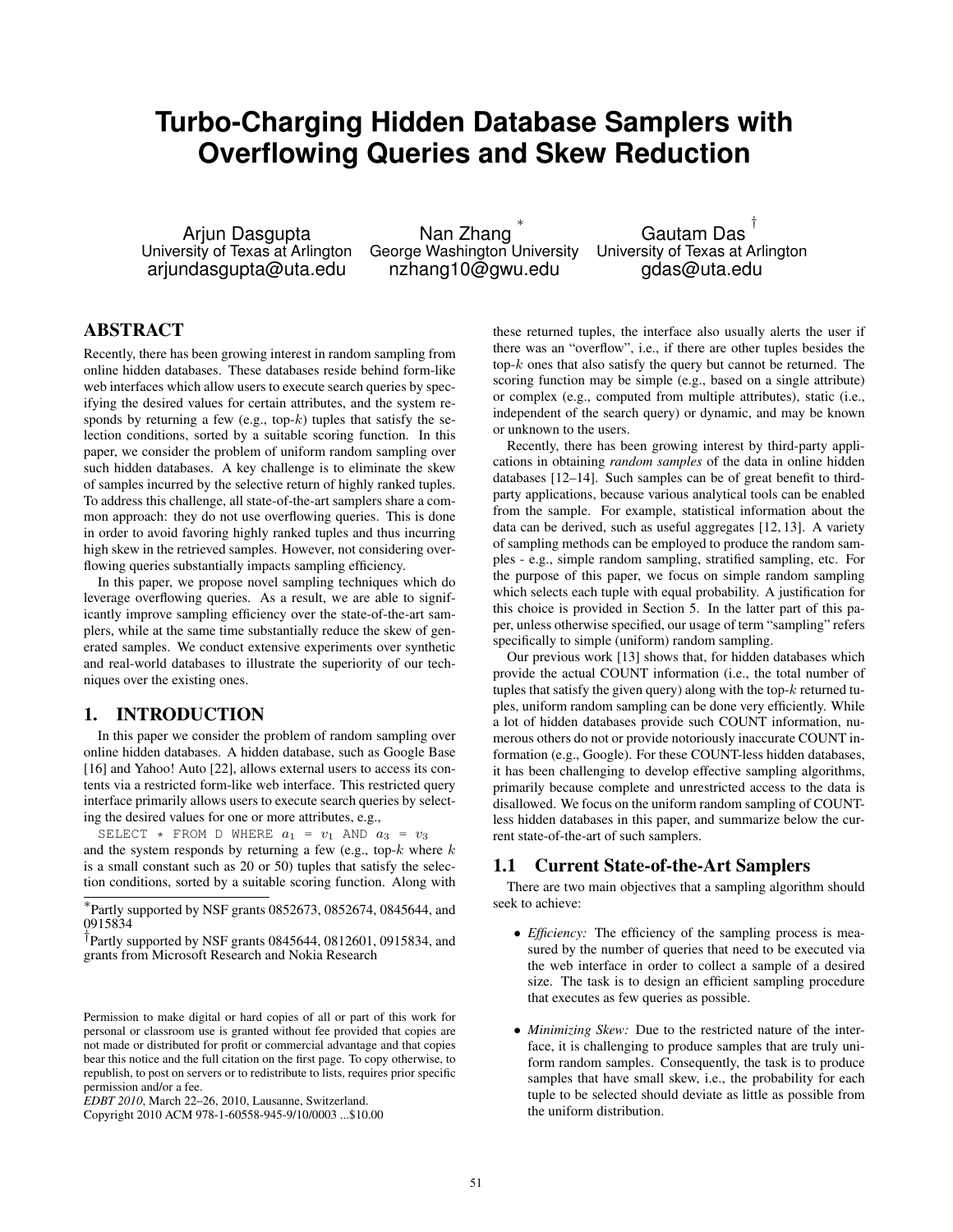A state-of-the-art sampler for hidden databases is the HIDDEN-DB-SAMPLER, proposed in [12]. This approach is based on a random drill-down process of queries executable via the form-like interface - it starts with an extremely broad (therefore overflowing) query, and iteratively narrowing it down by adding random predicates, until a non-overflowing query is reached. If such a query answer is not empty, one of the returned tuples is randomly picked for inclusion into the sample (subject to a probabilistic rejection test to reduce skew). Otherwise, the drill-down process restarts from the extremely broad query. This process can be repeated to get samples of any desired size.

However, HIDDEN-DB-SAMPLER and all other existing hidden database samplers (i.e., COUNT-DECISION-TREE [13] and HYBRID-SAMPLER [13]) have a main deficiency in that they *ignore all overflowing queries*. In the design of these samplers, tuples returned as the result of an overflowing query are assumed to be useless for assembling into a random sample because they have been selected *not* by a random procedure, but preferentially based on the pre-determined scoring function. Thus, overflowing queries are ignored in order to avoid favoring highly ranked tuples and thereby incurring high skew in the retrieved sample. While not using overflowing queries is a simple solution to eliminate the effect of scoring function on skew, it also significantly increases the number of queries required for sampling, thus adversely impacting efficiency. For example, during the random drill-down process, existing hidden database samplers have to execute a large number of overflowing queries before they encounter a non-overflowing one.

# 1.2 Main Technical Contributions

In this paper, one of our main contributions is to propose novel techniques that *leverage overflowing queries* to turbo-charge the efficiency of samplers. Thus, overflowing queries that were ignored by prior samplers can now be properly utilized during the sampling process. In particular, we develop TURBO-DB-SAMPLER, a sampler for hidden databases that is an order of magnitude (10 times in our experiments) more efficient than the existing HIDDEN-DB-SAMPLER. The main idea behind our approaches is the novel concept of a *designated query* that maps each tuple in the database to a unique query (whether overflowing or not) executable via the form-like interface, and a *designation test* procedure that efficiently determines whether a query is designated for a tuple.

We also find that, for hidden databases with static scoring functions (i.e., which are independent of the search queries), a simpler designation test is available which enables the sampling efficiency to be further improved by a novel scheme called *level-bylevel sampling*. This scheme skips queries in the drill-down process whose results are not picked for inclusion into the sample. With this scheme, we develop TURBO-DB-STATIC, an algorithm that achieves an additional speedup factor of 2 for databases with static scoring functions.

The second main contribution of our paper is that our algorithms also significantly reduces sampling skew. In particular, we propose a novel scheme of *concatenating sampling with crawling* to reduce sampling skew. The basic idea is to switch to crawling from the random drill-down process if we encounter a query which remains overflow after adding a large number of predicates (i.e., a long overflowing query). The premise here is that a long overflowing query is an indication of a dense cluster of data tuples over which the random drill-down technique produces an extremely high skew. The usage of crawling over such dense clusters significantly reduces the sampling skew while maintaining a low query cost because the number of queries needed for the crawling of such a cluster is linearly bounded by the number of tuples matching the

long overflowing query, which is usually small. While this concatenated scheme is not able to completely remove skew, we show that TURBO-DB-SAMPLER incurs orders of magnitude smaller skew than HIDDEN-DB-SAMPLER and other state-of-the-art samplers. The contributions of this paper may be summarized as follows:

- We develop a novel technique of using *designated queries* and *designation tests* to leverage overflowing queries and thereby dramatically improve the efficiency of sampling.
- We develop a novel technique of *concatenating sampling with crawling* to significantly reduce sampling skew.
- For hidden databases with static scoring functions, we develop a novel technique of *level-by-level sampling* to further improve sampling efficiency substantially.
- For hidden databases with arbitrary scoring functions, we put together the first two techniques to develop a generic TURBO-DB-SAMPLER which achieves a speedup factor of more than 5 over HIDDEN-DB-SAMPLER [12].
- For hidden databases with static scoring functions, we put together all three techniques to develop TURBO-DB-STATIC which further improves sampling efficiency by a speedup factor of 2.
- We run extensive experiments to demonstrate the effectiveness of our proposed sampling algorithms. In particular, we tested our results on both synthetic datasets and a real-world dataset crawled from Yahoo! Auto [22]. The experimental results demonstrate the superiority of our sampling algorithms over the previous efforts.

The rest of this paper is organized as follows: We define the problem and briefly review the existing samplers in Section 2. In Sections 3, we introduce TURBO-DB-SAMPLER, our major sampling algorithm, and its two main ideas: leveraging overflowing queries with designation tests, and reducing skew by concatenating sampling with crawling. In Section 4, we introduce TURBO-DB-STATIC, a sampling algorithm which leverages the static scoring function to enable a more efficient designation test and a level-bylevel sampling scheme that further improves efficiency. We present related discussions in Section 5. Section 6 shows the experimental results. Related work is reviewed in Section 7, followed by final remarks in Section 8.

# 2. PRELIMINARIES

In this section, we introduce a model of hidden databases, define the performance measures for sampling over hidden databases, and review the state-of-the-art HIDDEN-DB-SAMPLER.

## 2.1 Model of Hidden Databases

Hidden databases on the web receive queries from users through web forms. To form a query, users are generally provided with drop down boxes, check boxes, text boxes or other common *HTML* form elements. After a query is selected by the user, a request is submitted and the hidden database system return tuples matching the user query. Large databases generally restrict users access to top-k tuples which may be presented on one pages or over multiple pages (accessed by page turns or clicking next at the bottom of the results page). Below, we provide a simple formalization of this model. Consider a hidden database table T with n tuples  $t_1, \ldots, t_n$  and m attributes  $a_1, \ldots, a_m$  which have respective domains of  $D_1, \ldots, D_m$ .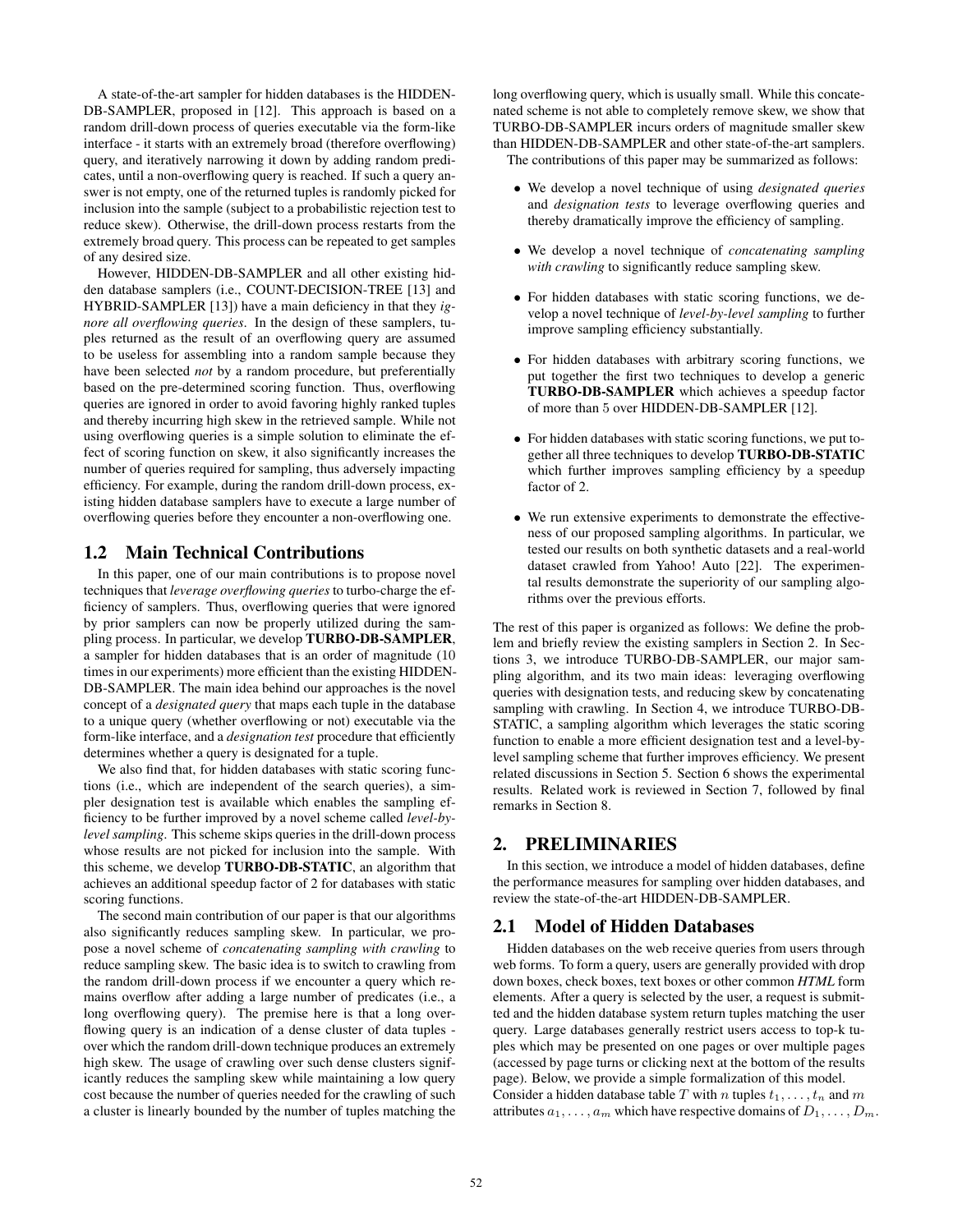We restrict our discussion in the most part of this paper to categorical data, and discuss the extension to numerical databases in Section 5.2. We point out that a large number of hidden database systems can be transformed into categorical data by applying simple transformations. As an example, consider a *price-range* attribute which provides upper and lower bounds. This can be used as a combination of discrete intervals with an upper and lower bound. Table 1 shows an example with  $n = 4$ ,  $m = 3$  and  $D_i = \{0, 1\}$  $(i \in [1, 3])$ . Suppose  $k = 1$  and the four tuples ranked by score from high to low are  $t_1, \ldots, t_4$ . This table will be used throughout the paper as a running example.

Table 1: A Running Example for Hidden Databases

|         | $a_1$ | $a_2$ | $a_3$ |
|---------|-------|-------|-------|
| $t_1$   |       | O)    |       |
| $t_2$   |       | H     |       |
| $t_3$   |       | H     | 0     |
| $t_{4}$ |       |       |       |

#### *2.1.1 Model of Query Input and Output*

The hidden database table is only accessible to users through a web-based search interface which allows users to query the database by specifying values for a subset of attributes. Thus a user query  $Q_S$  is of the form: SELECT \* FROM T WHERE  $a_{i_1} = v_{i_1} \& \ldots$  $\&a_{i_s} = v_{i_s}$ , where  $\{a_{i_1}, \ldots, a_{i_s}\} \subseteq [0, m-1]$  and  $v_{i_j} \in D_{i_j}$ . For the running example, a user may specify a query SELECT \* FROM T WHERE  $a_1 = 0$  AND  $a_2 = 0$ .

The query interface is restricted to only return  $k$  tuples, where  $k$ is a pre-determined small constant (such as 20 or 50). Thus, the tuples that match a query  $Q_S$ ,  $Sel(Q_S)$ , will be entirely returned only if  $|Sel(Q_S)| \leq k$ . If the query is too broad (i.e.,  $|Sel(Q_S)| > k$ ), only the top-k tuples in  $Sel(Q_S)$  (according to a scoring function) will be returned as the query result. The interface will also notify the user that there is an *overflow,* i.e., that not all documents matching  $Q_S$  can be returned. For example, if  $k = 1$ , a query in the running example,  $Q_S$ : SELECT \* FROM T WHERE  $a_1 = 0$ cannot be entirely returned because  $Sel(Q_S) = \{t_1, t_2\}$  contains more than k tuples. As a result,  $t_1, t_2$  have to be evaluated against the scoring function, and the one with the higher score will be returned along with an overflow notification.

At the other extreme, if the query is too specific and matches no tuple, we say that an *underflow* occurs. In the running example,  $Q_S$ : SELECT \* FROM T WHERE  $a_1 = 1$  AND  $a_3 = 1$ underflows. If there is neither overflow nor underflow, we have a *valid* query result. An example of valid query is Q<sub>S</sub>: SELECT \* FROM T WHERE  $a_1 = 0$  AND  $a_3 = 1$  in the running example. In this paper, we assume the query answering system to be deterministic, i.e., the same query executed again will produce the same set of results.

For the purpose of this paper, we assume that a restrictive interface does not allow the users to "scroll through" the complete answer  $Sel(Q_S)$  when an overflow occurs for  $Q_S$ . Instead, the user must pose a new query by reformulating the search conditions. We argue that this is a reasonable assumption because many real-world top-k interfaces (e.g., Google Base [16], Yahoo Auto [22]) only allow "page turns" for limited (100) times.

Since the tuples returned by a query may not include tuples that match the query, for the purpose of clarification, we distinguish the meaning of three verbs: *match*, *return*, and *draw*, which are extensively used in the paper. We say a tuple *matches* a query iff the tuple is in the hidden database and satisfies the selection condition of the

query. The number of tuples that match a query may be greater than k. We say a tuple is *returned* by a query iff the tuple is one of those that are actually displayed on the query output interface as the response to that query. The number of tuples that a query can return is always smaller than or equal to  $k$ . While a tuple returned by a query always matches the query, the reverse is not always true. We say a tuple is *drawn* from a query during the sampling process iff the sampler selects the tuple from the returned answer of the query, and then uses that tuple as a sample tuple. A sample tuple drawn from a query must be returned by the query and therefore matches the query. Again, the reverse is not always true.

## *2.1.2 Model of Scoring Function*

There are two types of scoring functions for a hidden database: One is *static* in that each tuple's score is a function of the tuple value, and does not change with different user-issued search queries. For example, a real estate database may score each tuple (i.e., house) by its price (i.e., an attribute value), and only display the  $k$  cheapest houses. The scoring function we use for the running example is also static. The other type of scoring function is *query-dependent* and is a function of both the tuple value and the search query. For example, the real estate database may score each tuple by price if price is not included in the search conditions, or by the number of bedrooms if price is included. In this paper, unless otherwise specified (e.g., in Section 4 which focuses on static ranking functions), we consider generic ranking functions which may be static or query-dependent.

#### 2.2 Performance Measures

Recall from the introduction that our objective is to generate a uniform random sample over the hidden web database. Such a sampling algorithm should be measured in terms of efficiency and skew which we formally define as follows.

- Efficiency: For a given (desired) sample size  $s$ , we measure the efficiency of a sampler by the expected number of queries it issues to the form-like web interface in order to obtain  $s$ sample tuples.
- Skew: We define the *level of skew* as the standard deviation of the probability for a tuple to be sampled. i.e.,

$$
\gamma = \sqrt{\frac{1}{n} \cdot \sum_{i=1}^{n} \left( \Pr\{t_i \text{ is chosen as the sample}\} - \frac{1}{n} \right)^2}
$$
\n(1)

We observe later that the above measures tradeoff against each other. The parameter of our system enables the user to strike the right balance according to their specific needs.

# 2.3 HIDDEN-DB-SAMPLER



Figure 1: HIDDEN-DB-SAMPLER for the Running Example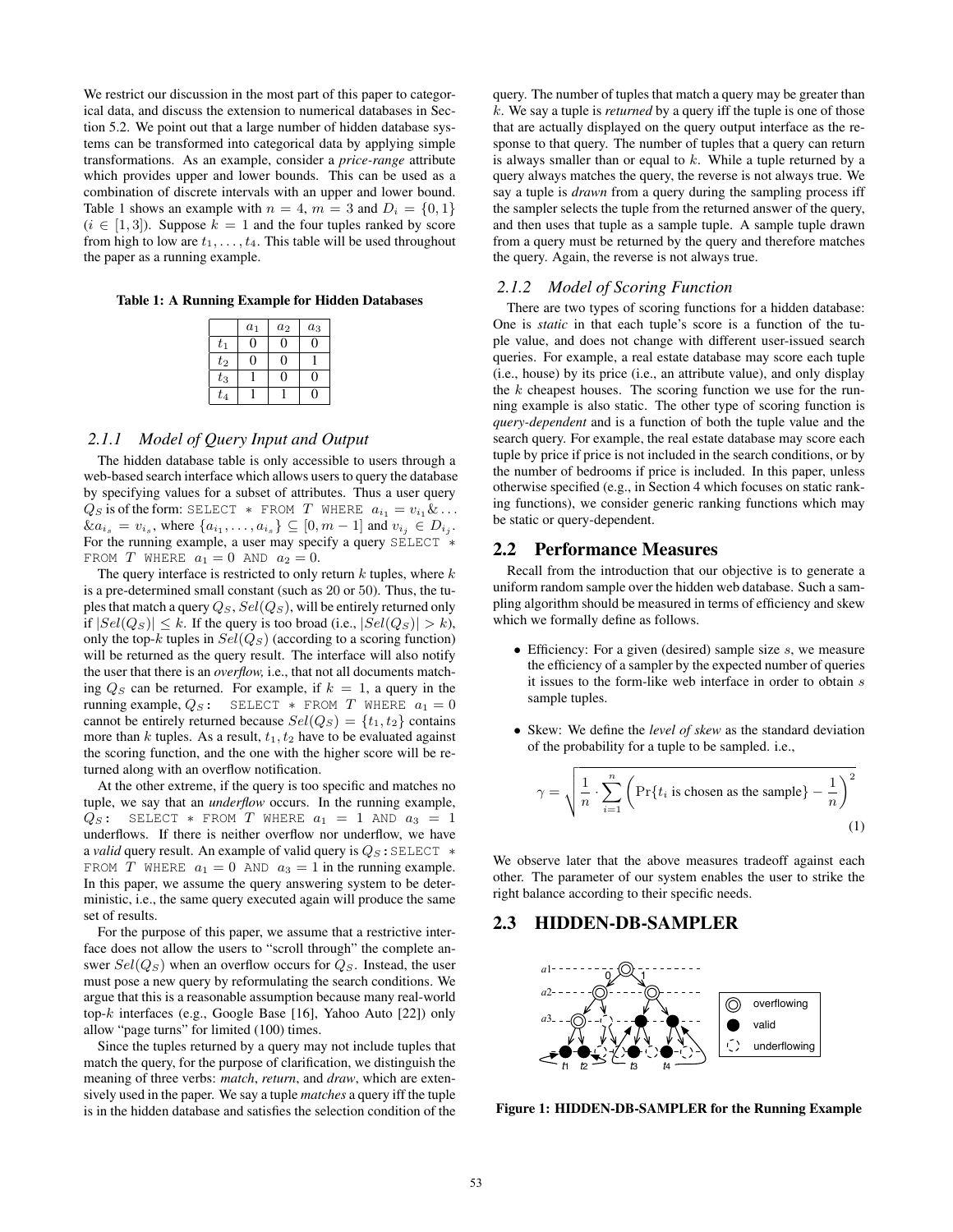We now review HIDDEN-DB-SAMPLER, the sampling algorithm presented in our earlier work [12] for obtaining random samples from hidden databases. Consider a tree constructed from an arbitrary order of all attributes, say  $a_1, \ldots, a_m$ . Let the root be the Level 1. All internal nodes of the tree at the ith level are labeled by attribute  $a_i$ . Each internal node  $a_i$  has exactly  $|D_i|$  edges leading out of it, labeled with values from  $D<sub>i</sub>$ . Thus, each path from the root to a leaf represents a specific assignment of values to attributes, with the leaves representing possible database tuples. Figure 1 depicts such a query tree for a Boolean database. This tree will be used as a running example throughout the paper. Note that since some domain values may not lead to actual database tuples, only some of the leaves representing actual database tuples are marked solid, while the remaining leaves are marked underflowing.

HIDDEN-DB-SAMPLER issues queries from the tree to obtain a random sample tuple. To simplify the discussion, assume  $k =$ 1. Suppose we have reached the  $i$ -th level (suppose that the root level is Level-0) and the path thus far represents the query  $a_1 =$  $v_1 \& \ldots \& a_i = v_i$ . The algorithm selects one of the domain values of  $a_{i+1}$  uniformly at random, say  $v_{i+1}$ , adds the condition  $a_{i+1} =$  $v_{i+1}$  to the query, and executes it. If the outcome is an underflow (i.e., leads to an empty leaf), we can immediately abort the random walk. If the outcome is a single valid tuple, we can select that tuple into that sample. And only if the outcome is an overflow do we proceed further down the tree.

This random walk may be repeated a number of times to obtain a sample (with replacement) of any desired size. One important point to note is that this method of sampling introduces skew into the sample, as not all tuples are reached with the same probability. Techniques such as acceptance/rejection sampling are further employed for reducing skew (see [12] for further details).

# 3. TURBO-DB-SAMPLER

In this section, we describe TURBO-DB-SAMPLER, our algorithm for sampling a hidden database. TURBO-DB-SAMPLER features two main ideas: it leverages overflowing queries to significantly improve the efficiency of sampling; and concatenate sampling with crawling to substantially reduce the skew of samples. In the following, we first develop two samplers: OVERFLOW-SAMPLER and CONCATENATE-SAMPLER with the two respectively, and then combine them together to construct TURBO-DB-SAMPLER.

# 3.1 Improve Efficiency: Leverage Overflows

## *3.1.1 Basic Idea*

We leverage overflowing queries by ignoring the overflowing flag and treating an overflowing query in the same way as a valid query that returns  $k$  tuples. However, doing so makes a tuple with a higher score to be returned by more queries, and to have a higher probability of being selected into the sample. To eliminate such score-related skew, we place a restriction on the selection of a tuple into the sample. In particular, we define one *designated query* (in the set of all interface-executable queries) for each tuple in the hidden database, and require each selected sample tuple to go through a *designation test* - i.e., we enforce a rule that a tuple can be selected into the sample *only if* it is retrieved from the result of its designated query. Note that the designated query for a tuple can be either valid or overflowing.

To understand the effect of this change on hidden database sampling, let us first investigate a simple application of it to the random drill-down process of HIDDEN-DB-SAMPLER. At this moment, let us assume that the designation test can be done without issuing any additional query to the web interface. We will discuss details about the cost of designation test in the next step. There are two possible outcomes of this change for the generation of one sample tuple:

- First, the random drill-down process might select a sample tuple from an overflowing query, leading to an earlier termination of the random drill-down process. This reduces the number of queries that need to be issued.
- However, depending on the definition of designated query, there might be a second outcome where the sampler has to drill deeper down the tree than HIDDEN-DB-SAMPLER if, according to the designated query definition, none of the overflowing and valid queries issued on upper levels are the designated queries for the tuples they return.

One can see from the two outcomes that the impact of this change on the efficiency of sampling is determined by the definition of designated queries. Indeed, if the designated query of a tuple is defined to be the highest-level *valid* query that returns the tuple, then HIDDEN-DB-SAMPLER remains the same after applying the change because no overflowing query will serve as the designated query for a tuple anyway.

To improve sampling efficiency, we define the designated query of a tuple as follows:

DEFINITION 3.1. *For a given query tree, the designated query of a tuple* t *is the highest-level query (valid or overflowing) that returns t. We denote the designated query by*  $q(t)$ *.* 



#### Figure 2: Designated Queries in the Running Example

Figure 2 shows the designated queries of all four tuples for the running example in Table 1 (recall that  $k = 1$  in the example). One can see from the figure that, compared with HIDDEN-DB-SAMPLER,  $t_1$  and  $t_3$  may be retrieved by higher-level *overflowing* queries. There are two important observations from this definition of designated queries:

- First, note that for a given tuple  $t$ , at any given level, there is at most one query which returns  $t$ . Thus, the definition guarantees each tuple to have one and only one designated query. This observations ensures that a tuple with higher score will not be selected with higher probability after leveraging overflowing queries.
- Second, if the drill-down process is used, the designation test can be done without issuing any additional queries. To understand why, consider the designation test for a query Q and a tuple  $t$  which is selected from the result of  $Q$ . When the drill-down process reaches Q, it must have issued all queries on the path between the root node and Q, which include all possible higher-level queries that may return  $t$ . Thus, the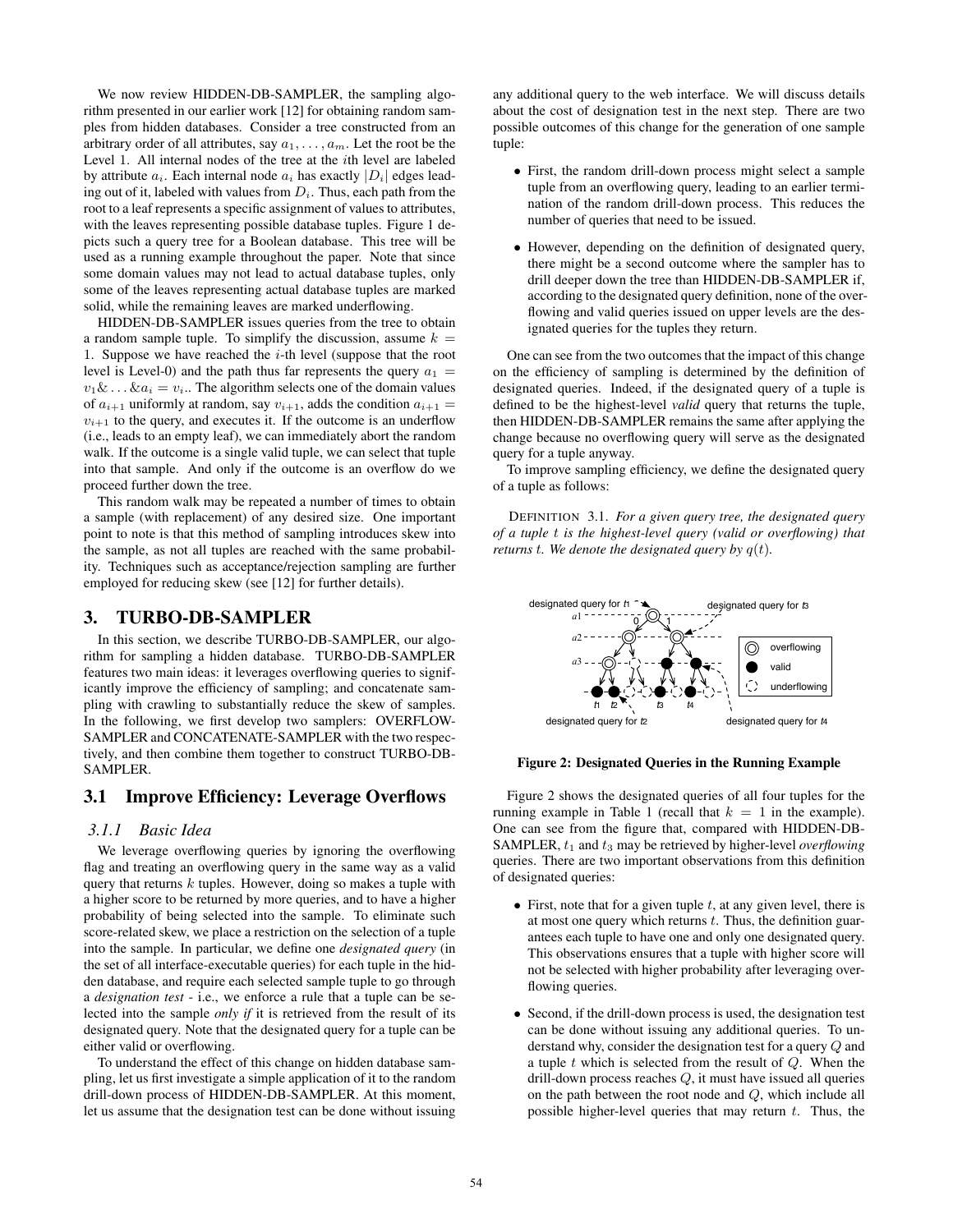sampler can just look up the answers of these queries from the historic log, and then pass the designation test iff  $t$  was never returned in these queries.

#### *3.1.2 Algorithm OVERFLOW-SAMPLER*

We now describe OVERFLOW-SAMPLER, the sampling algorithm which uses our definition of designated queries. Similar to HIDDEN-DB-SAMPLER, OVERFLOW-SAMPLER uses C to be the cut-off level for balancing between efficiency and skew. Since most overflowing queries occur on higher levels of the tree, for the purpose of this subsection, we focus on the sampling of such tuples on or above Level-C, and defer the discussion of sampling tuples below Level- $C$  to the next subsection which specifically addresses this issue. Therefore, we assume that no tuple is hidden below Level- $C$  - i.e., all Level- $C$  queries are valid or underflowing.

OVERFLOW-SAMPLER again uses a random drill-down process starting from the root level of a given query tree. However, before drilling down the tree, the sampler first determines whether the sample tuple can be drawn from the root query. In particular, it randomly chooses a tuple from those returned by the root query, and selects it as a sample with probability of

$$
p_0 = \frac{|d(Q_0)|}{k \cdot \pi(C)},\tag{2}
$$

where  $|d(Q_0)|$  is the number of tuples that have the root query as their designated query, and function  $\pi(\cdot)$  is defined as

$$
\pi(i) = \prod_{j=1}^{i} |D_j| \tag{3}
$$

which is the product of the domain size of attributes  $a_1$  to  $a_i$ . Let  $\pi(0) = 1$ . For example, the root query in our running example returns  $t_1$  with probability of  $1/2^3$ . Note that according to our definition of the designated query, a tuple has the root as its designated query iff it is returned by the root query. As such,  $d(Q_0) = |Q_0|$ , the number of tuples *returned* by  $Q_0$ . Therefore, OVERFLOW-SAMPLER selects each tuple returned by the root with probability of

$$
\frac{1}{|Q_0|} \cdot p_0 = \frac{1}{|Q_0|} \cdot \frac{|Q_0|}{k \cdot \pi(C)} = \frac{1}{k \cdot \pi(C)}.
$$
 (4)

If a sample tuple is not selected from the root *and* the root is overflowing, then OVERFLOW-SAMPLER starts the random drilldown process. Note that if the root is valid or underflowing, then no query with additional predicates can serve as the designated query for any tuple. Thus, the sampling process has to restart in this case.

Different from HIDDEN-DB-SAMPLER, in the drill-down process, OVERFLOW-SAMPLER follows each outgoing branch with *different* probability. The purpose of doing so is to address the fact that tuples returned from upper levels of the tree may also satisfy the outgoing branches, but will not be returned by any lower level queries. Therefore, these tuples must be excluded from consideration in the computation of outgoing probabilities. In particular, OVERFLOW-SAMPLER follows an outgoing branch  $a_i = v_i$  (of a Level- $(i - 1)$  node  $Q_{i-1}$ ) with probability of

$$
\beta_i(v_i) = \frac{\pi(i-1)}{\pi(i)} \cdot \frac{k \cdot \pi(C) - |f(Q_{i-1}, v)| \cdot \pi(i)}{k \cdot \pi(C) - |f(Q_{i-1})| \cdot \pi(i-1)},
$$
(5)

where  $f(Q_{i-1})$  is the set of tuples returned by  $Q_0, \ldots, Q_{i-1}$  which satisfy  $Q_{i-1}$ , and  $f(Q_{i-1}, v_i)$  is the subset of  $f(Q_{i-1})$  which further satisfies  $a_i = v_i$ . In the running example, we have  $\beta_0(0) =$  $(1/2)\cdot (2^3-2)/(2^3-1) = 3/7$  and  $\beta_0(1) = (1/2)\cdot 2^3/(2^3-1) =$ 4/7. Thus, the sampler follows the left and right branches of the root node with probability of 3/7 and 4/7, respectively. This is consistent with the intuition that, since the tuple returned by the root "belongs to" the left branch, the drill-down process should turn to the left with lower probability.

During the drill down process, after issuing each query, the sampler again needs to determine whether the sample tuple can be drawn from the results. Consider such a process for a Level- $i$  query  $Q_i$ . Let the list of queries issued so far by the drill down process be  $Q_0, \ldots, Q_{i-1}$ , at levels 0 to  $i-1$ , respectively. The sampler first computes  $d(Q_i)$  as

$$
d(Q_i) = Q_i \setminus (Q_0 \cup \dots \cup Q_{i-1}).\tag{6}
$$

For instance, in the running example, query with predicates  $(a_1 =$  $0)$ &( $a_2 = 0$ ) has  $d(Q) = t_1 \setminus t_1 = \emptyset$ . If  $d(Q_i)$  is not empty, the sampler randomly draws a tuple from  $d(Q_i)$  and selects it as a sample with probability of

$$
p_i = \frac{|d(Q_i)|}{k \cdot \pi(C) \cdot (\prod_{j=1}^{i-1} \beta_j(v_j)) \cdot \prod_{j=1}^{i-1} (1 - p_j)}.
$$
 (7)

We can derive the value of  $p_i$  from this iterative formula and the value of  $p_0$  in (2):

$$
p_i = \frac{|d(Q_i)| \cdot \pi(i)}{k \cdot \pi(C) - |f(Q_{i-1}, v_i)| \cdot \pi(i)}.
$$
 (8)

In the running example, when query  $(a_1 = 1)$  is issued, the sampler has probability of  $2^1/(2^3-0) = 1/4$  to select  $t_3$  as the sample. Note that there is always  $p_i \leq 1$ . To understand why, note that  $p_i$ increases monotonically with i. When  $i = C$ , we have

$$
p_C = \frac{|d(Q_C)|}{k - |f(Q_{C-1}, v_C)|},\tag{9}
$$

Since  $d(Q_C)$  and  $f(Q_{C-1}, v_C)$  are mutually exclusive sets of tuples that satisfy  $Q_C$ , according to our assumption for all Level-C queries to be valid or underflowing, there must be  $|d(Q_C)| +$  $|f(Q_{C-1}, v_C)| \leq k$ . Therefore,  $p_C \leq 1$ .

From the definition of  $p_i$ , one can derive that the probability for a tuple with designated query  $Q_i$  to be selected as a sample is

$$
\left(\prod_{j=1}^{i} \beta_j(v_j)\right) \cdot \left(\prod_{j=0}^{i-1} (1-p_j)\right) \cdot \frac{1}{|d(Q_j)|} \cdot p_i = \frac{1}{k \cdot \pi(C)}\tag{10}
$$

which is constant across all levels. Again, if no sample is drawn and  $Q_i$  overflows, the drill down process continues to deeper levels. Otherwise, the sampler either terminates (if enough sample has been collected) or restarts from the root.

Algorithm 1 depicts the pseudocode for OVERFLOW-SAMPLER. For setting the value of the parameter  $C$ , we follow the heuristic rule in  $[12]$  that  $C$  be set as the average depth of a random walk. In the running example, this leads to an assignment of  $C =$  $(0+1+2+3)/4 = 1.5$ . Note that in practice, a sampler has no prior knowledge of the average depth. Nonetheless, as discussed in [12], the value of  $C$  can be determined adaptively during the sampling process because the average depth can be learned as more and more random walks are accomplished.

#### *3.1.3 Analysis of Improvement on Efficiency*

We now discuss the efficiency comparison between OVERFLOW-SAMPLER and HIDDEN-DB-SAMPLER. First, one can observe that, to achieve the same level of skew, the number of queries required by OVERFLOW-SAMPLER never exceeds that of HIDDEN-DB-SAMPLER. To understand why, consider the execution of both samplers with the same value of  $C$  over the same hidden database.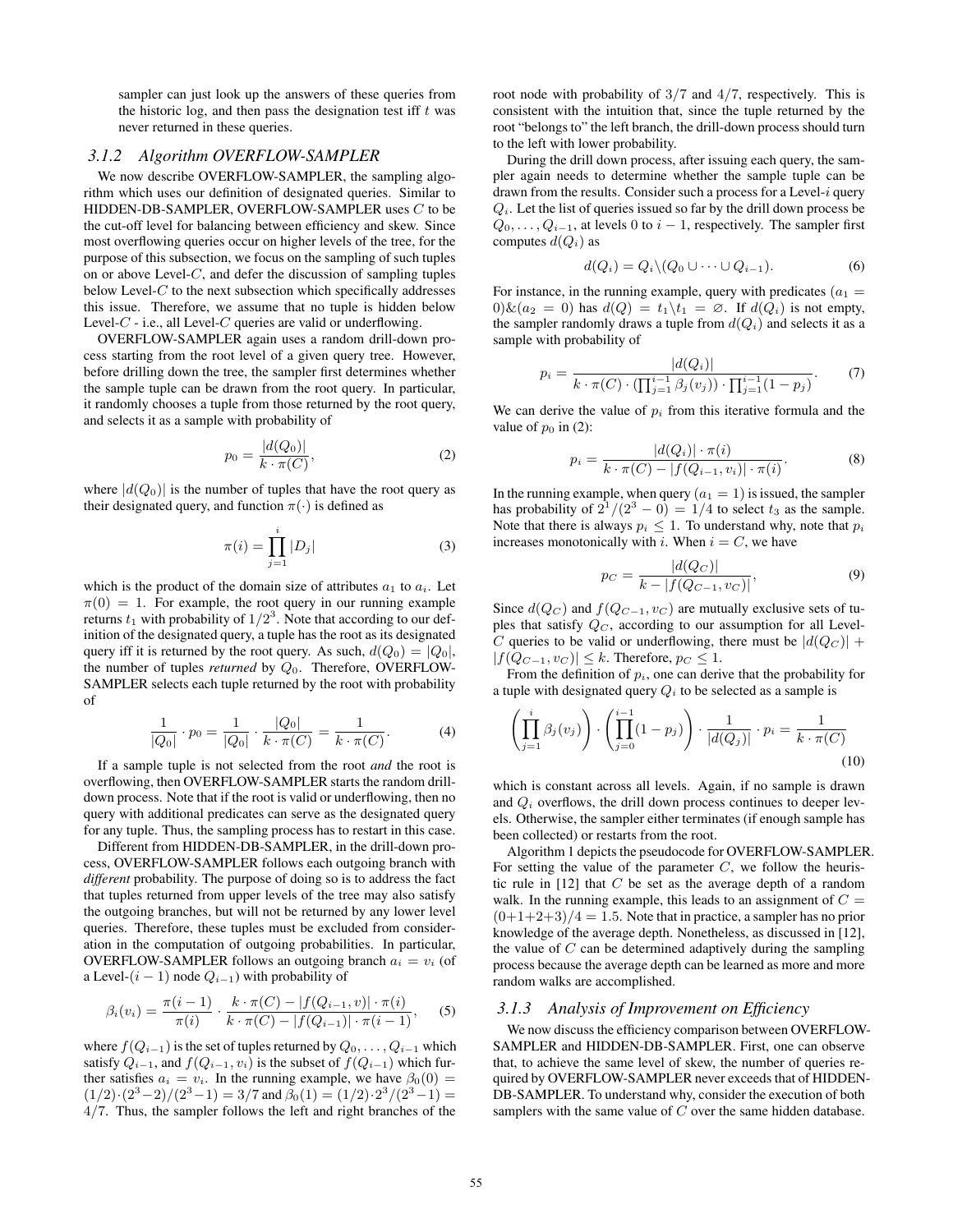#### Algorithm 1 OVERFLOW-SAMPLER for Levels 1 to C

Require: C, a pre-determined cut-off level

1:  $Q \leftarrow$  SELECT \* FROM D,  $prod \leftarrow 1, i \leftarrow 0$ .

2: Issue query  $Q$ , Compute  $d(Q)$ . 3:  $p \leftarrow |d(Q)| \cdot \pi(i)/(k \cdot \pi(C) \cdot prod)$ .

- 4: Randomly generate  $r \in (0,1)$  according to uniform distribution.
- 5: if  $r \leq p$  then

6: Randomly choose a tuple from  $d(Q)$  as sample. exit.

7: end if

8: if Q overflows then

9:  $\qquad \text{prod} \leftarrow \text{prod} \cdot (1-p) \cdot i \leftarrow i+1.$ 

10: Randomly generate  $v \in D_i$ . Add predicate  $a_i = v$  to  $Q$ .

- 11: Goto 2
- 12: else
- 13: Goto 1 14: end if
- 

As we have shown, for both algorithms, a random drill-down process draws each tuple on or above Level- $C$  with probability of  $1/(k \cdot \pi(C))$ . However, for any tuple, the number of queries (i.e., levels to step down) required by OVERFLOW-SAMPLER to draw the tuple is always smaller than or equal to that of HIDDEN-DB-SAMPLER. Thus, OVERFLOW-SAMPLER can only improve the efficiency of sampling for a given level of skew.

In the following, we quantitatively analyze the efficiency improvement provided by OVERFLOW-SAMPLER. Since OVERFLOW-SAMPLER is only used for sampling tuples on or above Level-C, the ratio of improvement depends on the value of  $C$ . As previously discussed, we set the value of  $C$  to be the average depth of a random walk for both algorithms. Similar theorems can be derived for other settings of C.

THEOREM 3.1. *For a given query tree with*  $u<sub>O</sub>$  *overflowing nodes*, n *tuples, and a top-*k *interface, the ratio between the query cost of HIDDEN-DB-SAMPLER and OVERFLOW-SAMPLER on obtaining one sample tuple is*

$$
\frac{E(cost of HIDDEN-DB-SAMPLER)}{E(cost of OVERFLOW-SAMPLER)} \ge 2^{k \cdot u_O/n}.
$$
 (11)

We omit the proof due to space limitation. The theorem follows directly from the following observation: If a tuple appears in d overflowing queries, then the random walk to reach this tuple in HIDDEN-DB-SAMPLER is  $d$  levels longer than in OVERFLOW-SAMPLER. Thus, on average the length of a random walk that draws a sample tuple in OVERFLOW-SAMPLER is  $k \cdot u_O/n$  shorter than that in HIDDEN-DB-SAMPLER. In the running example, such average length is  $(0 + 1 + 2 + 3)/4 = 1.5$  for OVERFLOW-SAMPLER and  $(2 + 2 + 3 + 3)/4 = 2.5$  for HIDDEN-DB-SAMPLER, leading to a difference of exactly  $k \cdot u_O/n = 1 \cdot 4/4 =$ 1. Since each attribute has at least two values,  $2^{k \cdot u} \circ {n}$  serves as a lower bound for the improvement ratio.

The theorem indicates that OVERFLOW-SAMPLER can achieve a significant improvement ratio in practice. For example, consider a 50-attribute, 10, 000-tuple, Boolean i.i.d dataset with probability of 1 being 0.1 for each attribute and  $k = 1$ . There are an expected number of 31, 176.95 overflowing queries in the query tree. According to the theorem, by leveraging overflowing queries one can reduce the expected query cost by a factor of at least 8.68.

#### 3.2 Reduce skew: Concatenate with Crawling

## *3.2.1 Basic Idea*

As we mentioned in the previous subsection, both HIDDEN-DB-SAMPLER and OVERFLOW-SAMPLER can produce unbiased samples if all Level- $C$  queries are valid. Thus, sampling skew is caused by the different selection probability of tuples with designated queries below the cutoff Level- $C$ . For example, if a tuple is only returned by a leaf-level query but not higher-level ones (e.g., due to the tuple's low score), then HIDDEN-DB-SAMPLER selects this tuple with probability only  $\pi(C)/\pi(m) \leq 1/2^{m-C}$ times of that for a tuple returned on or above Level-C.

To reduce the skew for sampling these low-level tuples, our main idea is to *concatenate sampling with crawling* on levels below Level- $C$ . In particular, the sampling of tuples below Level- $C$  starts when OVERFLOW-SAMPLER reaches an overflowing query Q at Level-C but could not select a sample from it (due to rejection sampling in Line 5 of Algorithm 1). Instead of further conducting the random walk to drill below Level- $C$ , we switch to the crawling of the subtree of  $Q$ , and compute  $\Omega(Q)$ , the set of all tuples in the database that *match* Q. Then, we randomly choose a tuple from  $\Omega(Q)$  and return it as a sample after a rejection sampling step which will be discussed in detail later. The crawling process can be performed as a depth-first search of the subtree with root being Q. The depthfirst search backtracks from a node if the node is already valid or underflowing.

The concatenation of sampling with crawling has two main implications on the performance of sampling:

- The concatenated process substantially reduces the skew of selection probability for tuples below Level-C. Unlike in HIDDEN-DB-SAMPLER where a tuple's selection probability decreases exponentially with its level index below Level- $C$ , the concatenation idea ensures equal selection probability for all (lower-level) tuples in the subtree of an overflowing Level- $C$  node. As we shall show at the end of this subsection, the difference between the selection probability of different tuples is substantially reduced with the concatenated process.
- The effect of crawling on sampling efficiency is insignificant for practical databases. The crawling of a subtree in which  $n<sub>T</sub>$  tuples have designated queries below Level C requires  $O(n_T)$  queries. In the theoretical worst case, the subtree may contain as many as  $n_T = \max(n - k, k \cdot \pi(m)/\pi(C))$  $k$ ) tuples which leads to an unacceptably large query cost. Nonetheless, we argue that this case is extremely unlikely to occur in practice because it indicates that attributes  $a_1, \ldots, a_C$ (in the upper levels) are incapable of distinguishing tuples, and should be excluded from the form-like web interface. For real-world datasets, when  $C$  is reasonably large (e.g.,  $k \cdot \pi(C) \approx n$ , the number of tuples in each subtree should be fairly small.

## *3.2.2 Algorithm CONCATENATE-SAMPLER*

We now describe the detailed design of CONCATENATE-SAMPLER, our algorithm for sampling tuples with designated queries below Level- $C$  by concatenating sampling with crawling.

Recall from the above subsection that, when all Level- $C$  queries are valid or underflowing, a random drill-down process of OVERFLOW-SAMPLER selects each tuple with probability  $\zeta = 1/(k \cdot \pi(C))$ . When there exists tuples below Level- $C$  (i.e., there exists Level- $C$ overflowing queries), however, it is no longer possible to always select each tuple with probability of  $1/(k \cdot \pi(C))$ . To understand why, consider an extreme case where all Level-C queries overflow.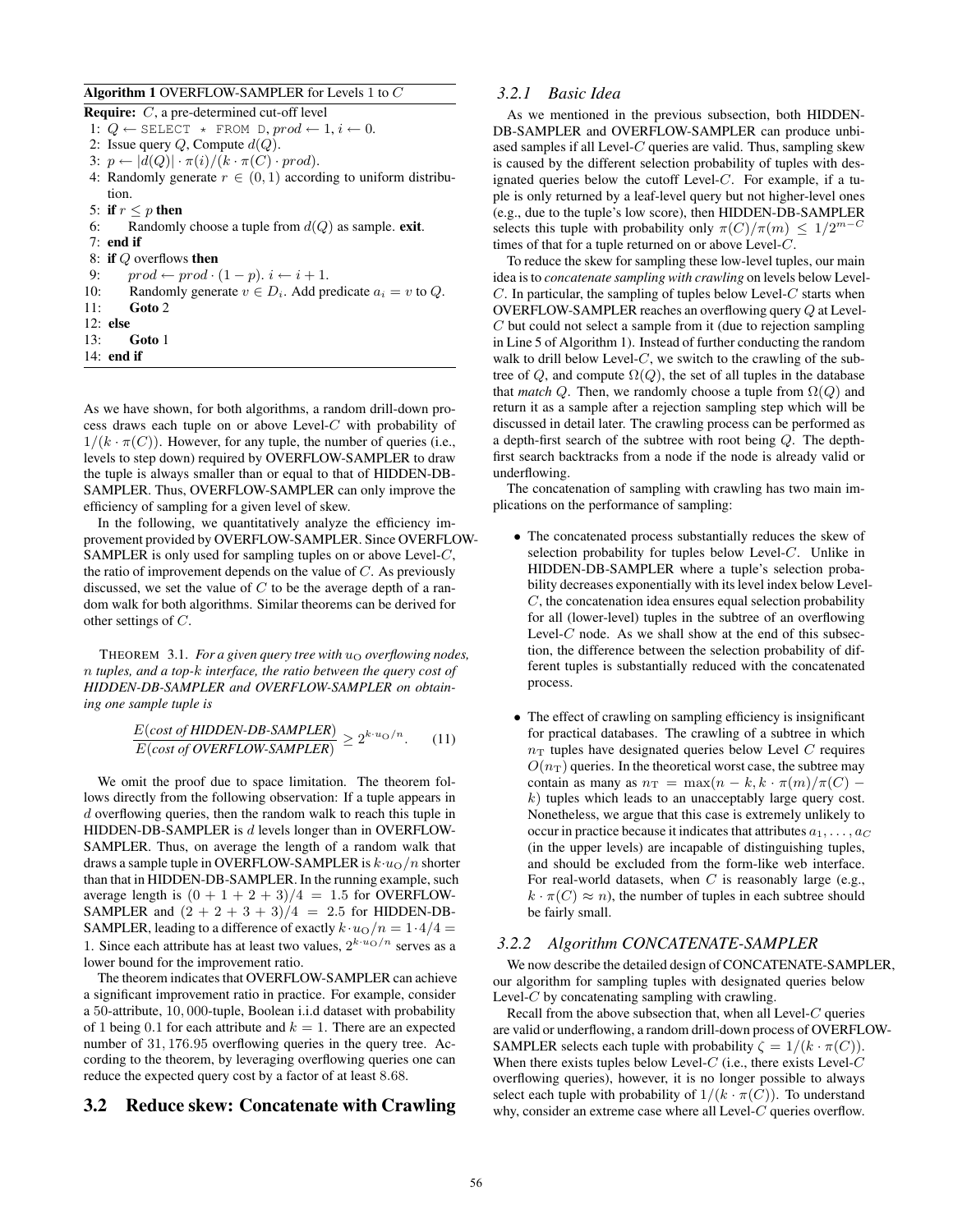In this case, the number of tuples  $n > k \cdot \pi(C)$ , making it impossible to select each tuple with probability of  $1/(k \cdot \pi(C))$ .

Thus, in order to support the sampling of tuples below Level- $C$ , we have to decrease the value of  $\zeta$ . In particular, we consider a new (target) selection probability

$$
\zeta_{\rm I} = \frac{1}{(k + n_0) \cdot \pi(C)},\tag{12}
$$

where  $n_0$  is the maximum number of tuples that *match* a Level-C overflowing query. Although the sampler has no prior knowledge of  $n_0$ , it can learn it adaptively when more Level-C subtrees are crawled. The adaption of OVERFLOW-SAMPLER to this new selection probability can be easily done by replacing  $k$  in Algorithm 1 with  $k + n_0$ . Thus, in the following, we focus on the sampling of tuples with designated queries below Level-C with selection probability as close to  $\zeta_I$  as possible (i.e., to achieve minimum skew).

Algorithm 2 CONCATENATE-SAMPLER for Levels  $C + 1$  to  $m$ 

- 1: Crawl the subtree of Q. Suppose that  $n<sub>T</sub>$  tuples with designated queries below Level C are collected.
- 2: With probability of  $n_T/n_0$ , return a tuple randomly chosen from the  $n_T$  tuples.
- 3: Update the value of  $n_0$  if necessary.

Let  $Q_C$  be a Level-C overflowing query. After adapting OVERFLOW-SAMPLER to the new  $\zeta_I$ , a tuple randomly drawn from the returned result of  $Q_C$  is selected as a sample with probability of  $p_C = |d(Q_i)|/(k + n_0 - |f(Q_{C-1}, v_C)|)$ . If it is not selected as a sample, our CONCATENATE-SAMPLER will be invoked with probability of  $n_0/(k + n_0 - |f(Q_C)|)$ . This way, given  $Q_C$ , the overall probability for a random-drill down process to switch to the crawling of the subtree of  $Q_C$  is  $n_0/((k + n_0) \cdot \pi(C)).$ 

Once the CONCATENATE-SAMPLER is invoked, we crawl the subtree of  $Q_C$  and randomly draw from the crawling result a tuple  $t$ with designated query below Level  $C$ . Suppose that the subtree includes  $n<sub>T</sub>$  such tuples. Then, with probability of  $\max(n<sub>T</sub>, n<sub>0</sub>)/n<sub>0</sub>$ , we select  $t$  as a sample tuple. Otherwise, CONCATENATE-SAMPLER is aborted and OVERFLOW-SAMPLER restarts from the root level. Algorithm 2 depicts pseudocode of CONCATENATE-SAMPLER.

*3.2.3 Analysis of Reduction on Skew*

We now discuss the skew comparison between CONCATENATE-SAMPLER and HIDDEN-DB-SAMPLER. One can observe that CONCATENATE-SAMPLER can still be skewed - if an overflowing query at Level  $C$  has a subtree with size more than (the current value of)  $n_0$ , then tuples with designated queries in this tree will be sampled with lower probability than the others. In particular, a tuple in a  $n_T$ -tuple subtree will be selected with probability  $\min(1, n_0/n_T)$  times of that for a tuple on or above Level C.

However, as we argued in the beginning of this subsection, with a reasonable value of C (e.g.,  $\pi(C) \approx n$ ), we expect  $n_T \leq n_0$  to hold true for most subtrees. Even when  $n_T > n_0$ , the ratio between the highest and lowest selection probability for different tuples is at most  $n/n_0$ , which in many cases is still much smaller than the  $\pi(m)/\pi(C)$  ratio for HIDDEN-DB-SAMPLER, because for most hidden databases the size of the database  $n$  is orders of magnitude smaller than the space of all possible tuple values  $(\pi(m))$ .

The following theorem further investigates the skew comparison for an i.i.d. Boolean dataset with probability of 1 being 0.5 and  $k=1$ .

THEOREM 3.2. When  $2^C \gg n$  and m is sufficiently large, the level of skew of HIDDEN-DB-SAMPLER  $γ_H$  and that of TURBO- *DB-SAMPLER*  $γ_T$  *satisfies* 

$$
\frac{\gamma_{\rm T}}{\gamma_{\rm H}} < 2^{C/2+1} \cdot \left(\frac{n-1}{2^C}\right)^{n_0/2} \tag{13}
$$

*which is much smaller than* 1 *given a reasonably large*  $n_0$ *.* 

We omit the proof due to space limitation. One can see from the theorem that the sample skew is significantly smaller in CONCATENATE-SAMPLER than HIDDEN-DB-SAMPLER. For example, given a Boolean database with 10,000 tuples, 100 attributes, and  $C = 20$ , when  $n_0 = 5$ , CONCATENATE-SAMPLER has a skew of 0.018 times that of TURBO-DB-SAMPLER. The skew ratio will further reduce for a larger value of  $n_0$ .

Since the adoption of CONCATENATE-SAMPLER also incurs query cost on the crawling of low-level tuples, we analyze the expected query cost incurred by CONCATENATE-SAMPLER. In particular, we integrate the lower-level sampling of CONCATENATE-SAMPLER with the higher-level sampling of HIDDEN-DB-SAMPLER, and then compare it with a pure HIDDEN-DB-SAMPLER which uses the random walk theme throughout all levels. The comparison is analyzed in the following theorem.

THEOREM 3.3. *If* n *and* m *are sufficiently large, when a Level-* $C$  *subtree contains at most*  $n_0$  *tuples, to achieve the same level of skew, the ratio between the query cost of HIDDEN-DB-SAMPLER and CONCATENATE-SAMPLER on obtaining one sample is*

$$
\frac{E(\text{cost of HIDDEN-DB-SAMPLER})}{E(\text{cost of CONCATENATE-SAMPLER})}
$$
\n
$$
\geq \frac{n_0 \cdot \pi(C) \cdot k}{(k+n_0) \cdot \pi(C) + n_0 \cdot n/2}
$$
\n(14)

Again, we omit the proof due to space limitation. One can see from the theorem that despite of requiring the crawling of a subtree, CONCATENATE-SAMPLER actually requires substantially fewer queries than HIDDEN-DB-SAMPLER to achieve the same level of skew. In the above Boolean database example with  $n =$ 10, 000,  $m = 100$ , and  $C = 20$ , when  $n_0 = 5$ , the theorem indicates that the cost of HIDDEN-DB-SAMPLER is at least 16.60 times that of CONCATENATE-SAMPLER.

#### 3.3 Algorithm TURBO-DB-SAMPLER

Algorithm 3 depicts the pseudocode for TURBO-DB-SAMPLER.

# 4. TURBO-CHARGING SAMPLERS FOR STATIC SCORING FUNCTIONS

In this section, we describe TURBO-DB-STATIC, our algorithm for sampling a hidden database with a static scoring function. TURBO-DB-STATIC integrates the two ideas we discussed for TURBO-DB-SAMPLER (i.e., leveraging overflows and concatenating sampling with crawling), as well as a third idea of level-by-level sampling which is enabled by a unique property of static scoring functions and is capable of further improving the efficiency of sampling. We discuss this idea in this section.

# 4.1 Improve Efficiency: Level-by-Level Sampling

#### *4.1.1 Basic Idea*

We first describe the basic idea of level-by-level sampling, and then explain why it only applies to hidden databases with static scoring functions.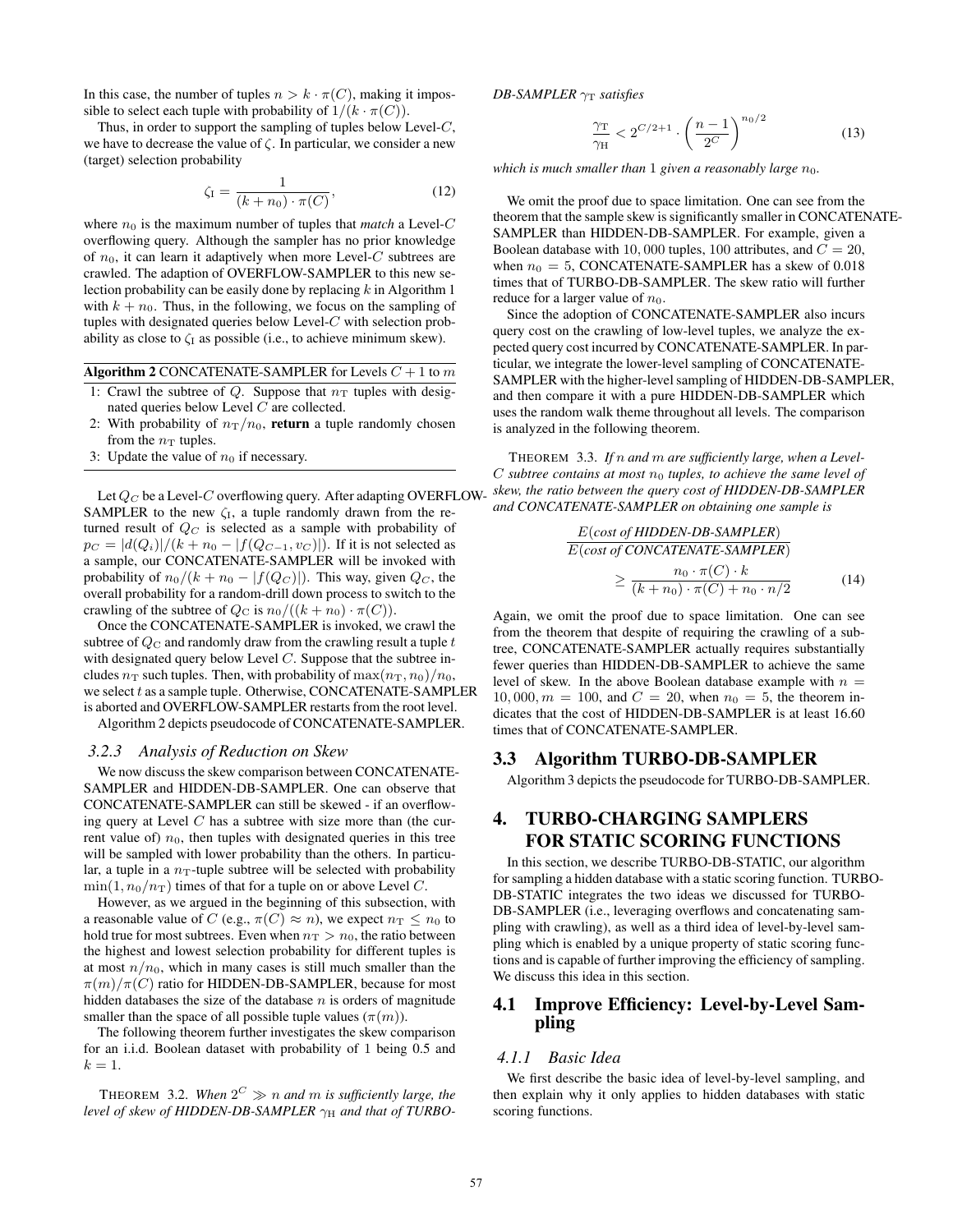#### Algorithm 3 TURBO-DB-SAMPLER

**Require:** Parameters  $C$  and  $n_0$  set adaptively during sampling

1:  $Q \leftarrow$  SELECT \* FROM D,  $prod \leftarrow 1, i \leftarrow 0$ .

2: Issue query  $Q$ , Compute  $d(Q)$ .

3: 
$$
p \leftarrow |d(Q)| \cdot \pi(i) / ((k + n_0) \cdot \pi(C) \cdot prod).
$$

4: Randomly generate 
$$
r \in (0, 1)
$$
.

- 5: if  $r \leq p$  then
- 6: Randomly choose a tuple from  $d(Q)$  as sample. exit. 7: end if
- 8: if Q overflows then
- 9:  $\qquad \text{prod} \leftarrow \text{prod} \cdot (1-p) \cdot i \leftarrow i+1.$
- 10: Randomly generate  $v \in D_i$ . Add predicate  $a_i = v$  to  $Q$ .
- 11: Goto 2 if  $i \leq C$ , Goto 15 otherwise.
- 12: else
- 13: Goto 1
- 14: end if
- 15: Crawl the subtree of Q. Suppose that  $n<sub>T</sub>$  tuples with designated queries below Level C are collected.
- 16: With probability of  $n_T/n_0$ , return a tuple randomly chosen from the  $n_T$  tuples.

Similar to OVERFLOW-SAMPLER, the objective of level-bylevel sampling is to further improve the efficiency for sampling tuples with designated queries on or above the cutoff level C. For sampling these tuples, both OVERFLOW-SAMPLER and HIDDEN-DB-SAMPLER perform random walks and terminates a random walk when (1) one of the tuples the current query returns is selected as a sample, and/or (2) the random walk reaches a valid or underflowing query. However, such a technique has the following efficiency problem: Almost all top-level queries will be issued because every random walk initiates from there. Although the number of these queries is small in comparison with the total number of possible queries and/or the size of the database, the cost of issuing them may be significant for drawing a small number of samples. Nonetheless, we argue that issuing these top-level queries are hardly useful for sampling due to the following two reasons:

- Tuples with top-level designated queries form only a very small fraction of the database. Thus, these top-level queries have slim chances of actually contributing a sample tuple drawn from their returned answers.
- The role of top-level queries on the "early termination" of a random walk is also doubtful: Unless a database is extremely skewed, it is unlikely that these high-level queries can be underflowing or valid.

To address this problem, the main idea of level-by-level sampling is to perform the sampling successively for each level of the query tree, with the order downward from the root, and to issue a *growing* number of queries per level during the step-down process. If a query Q is not underflowing, we perform designation tests to find the set of tuples with designated queries being Q, and then randomly choose a tuple  $t$  from these tuples. We select  $t$  as a sample after subjecting it to a rejection sampling test. The sampling process terminates when a sample tuple is selected. If no tuple is chosen on or above Level  $C$ , we randomly choose an overflowing query from Level-C and execute CONCATENATE-SAMPLER over it. If CONCATENATE-SAMPLER cannot select a sample (i.e., due to rejection sampling based on the subtree size), we again randomly choose a Level- $C$  overflowing query and repeatedly execute CONCATENATE-SAMPLER until a sample tuple is selected.

As we shall show in the detailed algorithm, level-by-level sampling has two main features that contribute to the improvement of sampling efficiency:

- Level-by-level sampling issues top-level queries with extremely small probability due to their unlikeliness of being selected to contribute a sample tuple.
- Unlike the random walk process which often aborts without returning a sample, level-by-level sampling *always* return a sample from each step-down process.

Finally, note that level-by-level sampling only applies to static scoring functions due to the requirement of designation test. Unlike OVERFLOW-SAMPLER, level-by-level sampling does not have a drill-down process. Therefore, when a query  $Q$  is issued, queries on the path between the root and Q may not have been issued before. As a result, the designation test cannot be performed based on the historic query answers as in OVERFLOW-SAMPLER. A simple method to perform this test is to actually issue every query on the path. However, doing so leads to significant query cost and is contradictory to our idea of avoid issuing top-level queries.

On the other hand, it is possible to perform the designation test efficiently when the hidden database has a *static* scoring function. In this case, only a single query needs to be issued for designation test: To check whether a given query Q is the designated query of a tuple  $t$  that it returns, we only need to check whether the parent of  $Q$  returns  $t$ . If it does not, then  $Q$  is the designated query of  $t$ , and vice versa. In the running example, to determine whether  $(a_1 = 1) \& (a_2 = 1)$  is the designated query for  $t_4$ , we only need to judge whether query  $a_1 = 1$  returns  $t_4$ , and do not need to issue the root query. In general, the reason is that if  $t$  is not returned by the parent query, it certainly cannot be returned by upper-level queries due to the static nature of the scoring function. Therefore,  $t$  must have  $Q$  as its designated query.

## *4.1.2 Algorithm LEVEL-SAMPLER*

Algorithm 4 depicts LEVEL-SAMPLER, our baseline algorithm for level-by-level sampling. The following discussion consists of two parts: First, we make a few remarks on applying LEVEL-SAMPLER in practice. Then, we show that it samples each tuple with designated queries on or above Level C with equal probability.

One can see from Algorithm 4 that LEVEL-SAMPLER requires the knowledge of  $n$ , the number of tuples in the database. We argue that such knowledge is usually available in practice, as many hidden database providers publicize their database size as an advertisement for usability. If the knowledge of  $n$  is not available, an upper-bound estimate of it can be used. In this case, all tuples with designated query on or above Level C will still be sampled with equal probability, but the probability will be different from those tuples below Level C. Nonetheless, we shall demonstrate in the experimental results that the skew is extremely small even with an inaccurate estimation of  $n$ , and much smaller than the skew of the existing algorithms.

Another note of caution from Algorithm 4 is that the cutoff level C must be chosen such that  $k \cdot \pi(C) \leq n$ . Since we would like to sample as many tuples by LEVEL-SAMPLER as possible, to avoid the skew of CONCATENATE-SAMPLER, a natural choice is to set C to be the maximum value that satisfies  $k \cdot \pi(C) \leq n$ . In Section 4.2, we shall show how the value of  $C$  can be further increased by pruning the query tree.

We now show that LEVEL-SAMPLER is equivalent with OVER-FLOW-SAMPLER (for static scoring functions) by proving that it generates unbiased samples when all Level- $C$  queries are valid or underflowing.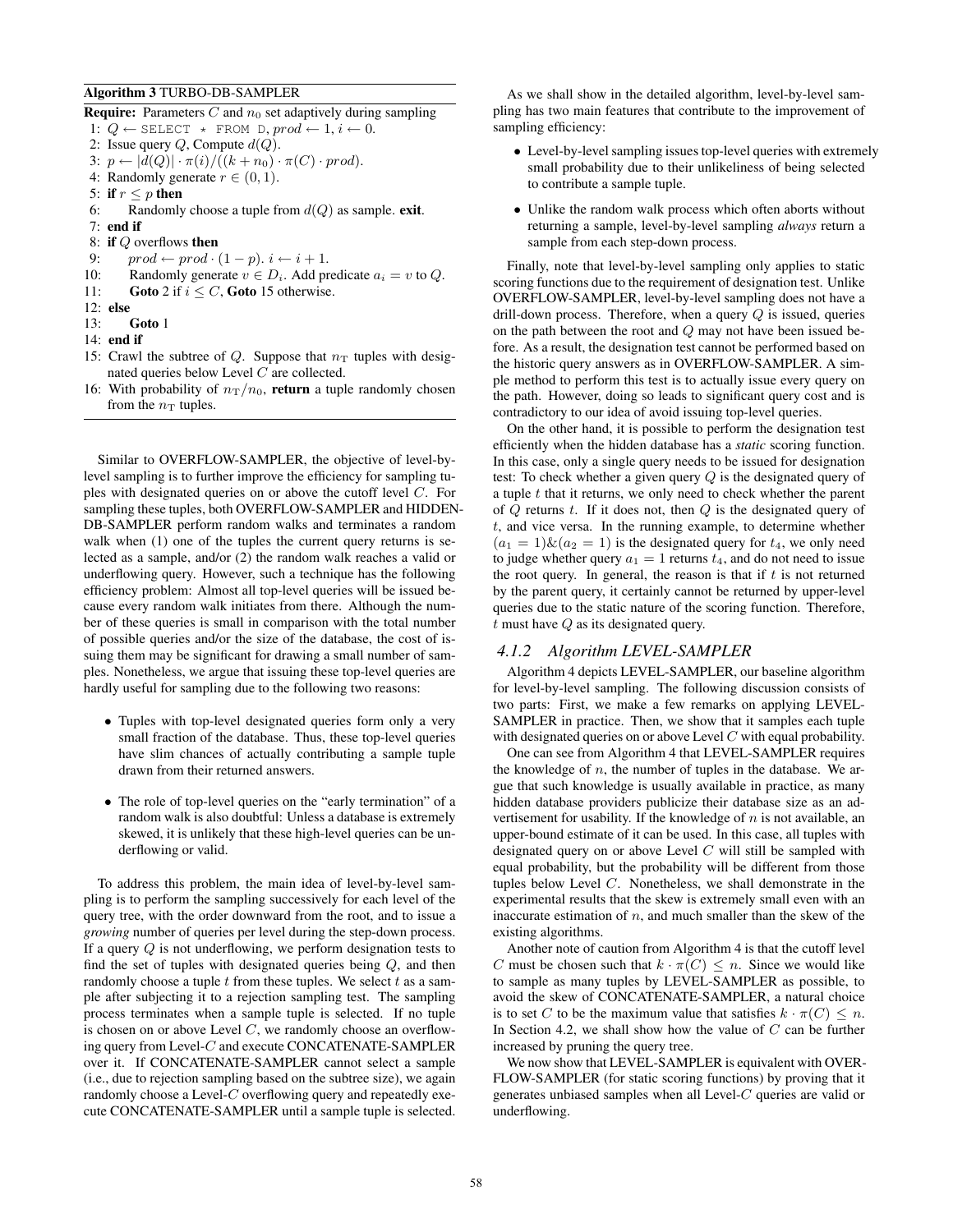Algorithm 4 LEVEL-SAMPLER for Levels 1 to C

1:  $h = 0$ .

- 2: With probability of  $(1 k \cdot \pi(h)/n)$ , Goto 8. Otherwise, randomly choose a query Q from Level-h.
- 3: Goto 10 if  $Q$  is empty. Otherwise randomly pick a tuple  $t$  from the result of Q.
- 4: Generate  $r \in (0, 1)$  uniformly at random.
- 5: if  $r \leq |Q|/k$  and Q is the designated query for t then
- 6: return  $t$  as sample and exit.
- 7: else if  $r \le |Q|/k$  and Q is not the designated query for t then 8: With probability of  $k \cdot \pi(h)/n$ , Goto 2.
- 9: end if
- 10: if  $h \leq C 1$  then
- 11: Set  $h = h + 1$ , goto 2
- 12: else exit
- 13: end if

THEOREM 4.1. *LEVEL-SAMPLER returns each tuple with designated query on or above Level* C *with probability of* 1/n*.*

PROOF. We prove the unskewedness of LEVEL-SAMPLER in two steps: First, we show that once LEVEL-SAMPLER reaches Level  $h$  ( $h \in [1, C]$ ), each tuple with designated query at Level  $h$ has probability of  $1/(n-n_{h-1})$  to be returned as a example, where  $n_{h-1}$  is the number of nonempty (i.e., valid and overflowing) nodes at Level  $h - 1$  (for  $h = 0$ , we assume that  $n_{-1} = 0$ ). Then, we show that the overall probability for each tuple to be returned is  $1/n$ .

Note from Algorithm 4 that once LEVEL-SAMPLER reaches Level  $h$ , the probability for LEVEL-SAMPLER to not return a tuple from Level  $h$  is

$$
p(h) = 1 - \frac{k \cdot \pi(h)}{n} + \frac{k \cdot \pi(h)}{n} \cdot \left(\frac{k \cdot \pi(h) - n_h}{k \cdot \pi(h)} + \frac{n_{h-1}}{k \cdot \pi(h)}\right)
$$

$$
\left(1 - \frac{k \cdot \pi(h)}{n}\right) + \frac{n_{h-1}}{k \cdot \pi(h)} \cdot \frac{k \cdot \pi(h)}{n} \cdot \left(\frac{k \cdot \pi(h) - n_h}{k \cdot \pi(h)}\right)
$$

$$
+ \frac{n_{h-1}}{k \cdot \pi(h)} \cdot \left(1 - \frac{k \cdot \pi(h)}{n}\right) + \left(\frac{n_{h-1}}{k \cdot \pi(h)} \cdot \frac{k \cdot \pi(h)}{n}\right)^2
$$
(15)

$$
\left(\frac{k \cdot \pi(h) - n_h}{k \cdot \pi(h)} + \frac{n_{h-1}}{k \cdot \pi(h)} \cdot \left(1 - \frac{k \cdot \pi(h)}{n}\right)\right) + \cdots
$$
\n
$$
= 1 - \frac{k \cdot \pi(h)}{n} + \frac{k \cdot \pi(h)}{n} \cdot \frac{1 - \frac{n_h - n_{h-1}}{k \cdot \pi(h)} - \frac{n_{h-1}}{n}}{1 - \frac{n_{h-1}}{n}} \qquad (16)
$$

$$
= 1 - \frac{k \cdot \pi(h)}{n} + \frac{k \cdot \pi(h)}{n} - \frac{n_h - n_{h-1}}{n - n_{h-1}}
$$
(17)

$$
=\frac{n-n_h}{n-n_{h-1}}\tag{18}
$$

When the algorithm does return a tuple from Level  $h$ , it is easy to verify that all tuples with designated query at Level  $h$  are returned with equal probability. Note that since  $k = 1$ , the number of tuples with designated query at Level h is  $n_h-n_{h-1}$ . Thus, once LEVEL-SAMPLER reaches Level  $h$ , the probability for each tuple at Level h to be returned is  $(1 - p(h))/(n_h - n_{h-1}) = 1/(n - n_{h-1}).$ 

Since LEVEL-SAMPLER reaches Level  $h$  iff it cannot retrieve the sample from Levels 0 to  $h-1$ , for a given tuple with designated query at Level  $h$ , the probability for LEVEL-SAMPLER to select the tuple as a sample is

$$
\left(\prod_{i=1}^{h-1} \left(1 - \frac{x_i}{n - n_{i-1}}\right)\right) \cdot \frac{1}{n - n_{h-1}} = \frac{1}{n} \tag{19}
$$

The derivation is due to the fact that  $n - n_i = n - n_{i-1} - x_i$ . Thus, the algorithm generates unskewed simple random samples from tuples with designated queries at Levels 1 to  $C$ .  $\Box$ 

#### *4.1.3 Analysis of Improvement on Efficiency*

Let  $\pi^{-1}(i)$  be the maximum value of x that satisfies  $pi(x) \leq i$ . The following theorem shows that LEVEL-SAMPLER is significantly more efficient than HIDDEN-DB-SAMPLER and OVERFLOW-SAMPLER on sampling tuples with designated queries on or above Level C.

THEOREM 4.2. *The expected number of queries issued by LEVEL-SAMPLER to sample each Level-*C*-retrievable tuple with probability of*  $1/n$  *is* 

$$
E(Cost of LEVEL-SAMPLER) \leq \sum_{i=0}^{h} \frac{2^{i+1}}{n} \leq 4 \qquad (20)
$$

*Such expected number for HIDDEN-DB-SAMPLER and OVERFLOW-SAMPLER is at least*  $\pi^{-1}(n/k) - 1$ *.* 

We omit the proof due to space limitation. Note that the upper bound derived for LEVEL-SAMPLER holds on arbitrary distribution of tuples.

#### 4.2 Algorithm TURBO-DB-STATIC

Algorithm 5 depicts TURBO-DB-STATIC, an integration of all three ideas - leveraging overflowing queries, concatenating sampling with sampling, and level-by=level sampling. In the algorithm,

$$
\rho(j, i) = k \cdot \prod_{b=j}^{i-1} |D_b|
$$
 (21)

where  $|D_b|$  is the domain size of Attribute  $a_b$ . For a Boolean database,  $\rho(j, i) = k \cdot 2^{i-j}$ . Recall from Section 2 that  $a_0, \ldots,$  $a_{m-1}$  are the attributes.  $card(q)$  is the number of tuples returned by q. Root is Level 0.  $n_0$  is the pre-determined threshold for crawling. One can see that the algorithm utilizes the two efficiencyimproving strategies, *query-tree pruning* and *breath-first sampling*: Query-Tree Pruning: The simplest way to obtain the answer to a query is to issue the query (through the web interface), as is done in Algorithm 5. TURBO-DB-SAMPLER improves sampling efficiency by sending a query to the hidden database only if the query cannot be inferred from the historic query answers. For example, if a historic query returns valid or underflow, then no successor of the query needs to be issued, because its answer can be readily inferred from the historic query answer (by matching the returned tuples with the new query's search conditions). This strategy can be considered as pruning the query tree based on historic queries - the subtree of any issued underflowing and valid queries can be removed from the tree because the corresponding queries need not to be issued in the future.

Breath-First Sampling: TURBO-DB-SAMPLER also improves efficiency by performing breath-first search for the s samples to be collected i.e., for each given level  $h$ , execute LEVEL-SAMPLER for all of the s samples which have not been returned from higher levels. The premise of this idea is that one would prefer issuing higher-level queries first, in order to prune the search space for lower-level queries and to increase the cutoff level C.

·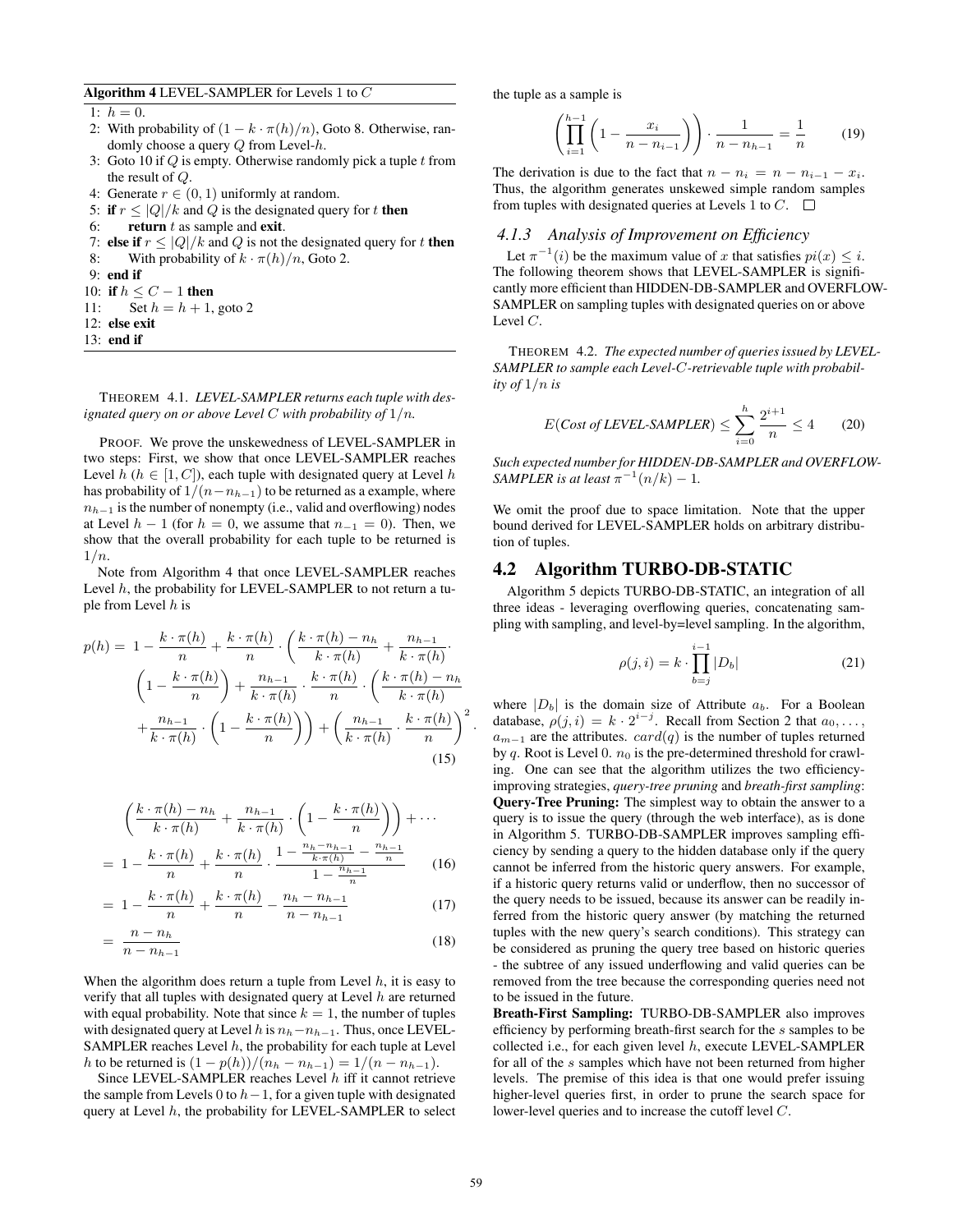#### Algorithm 5 TURBO-DB-STATIC

1: Set  $h = 0$ .  $\Lambda(i) = \rho(0, i)$  for  $i \in [0, m - 1]$ .  $W[i] = \emptyset$  for  $i \in [1, s]$ . 2: for all  $i \in [1, s]$  with  $W[i] = \emptyset$  do 3: With probability of  $1 - \Lambda(h)/n$ , Goto 16 for the next loop. 4: Randomly choose a query  $q$  from Level  $h$ . With probability of  $card(q)/k$ , randomly pick a tuple from the result of q as t. 5: if a valid or underflowing ancestor of  $q$  was issued then 6: Goto 4 if  $t = \emptyset$ . 7: **else if**  $q$  is valid or underflowing **then** 8: **for**  $i = h+1$  to m **do**  $\Lambda(i) = \Lambda(i) - \rho(h, i) + card(q)$ 9: end if 10: if  $t \neq \emptyset$  then 11: Issue query  $P(q)$ , the parent of q. 12: **if**  $t \in P(q)$  then with probability of  $\Lambda(h)/n$ , Goto 4. 13: **else** Set  $W[i] = t$ . 14: end if 15: end if 16: end for 17: if  $\Lambda(h+1) \leq n$  then 18: Set  $h = h + 1$ , Goto 2 19: end if *//below switch to CONCATENATE-SAMPLER* 20: Randomly select an overflowing query  $q$  from Level  $h$ . 21: Crawl the subtree of q with  $n<sub>T</sub>$  tuples below Level h.

22: With probability of  $n_T/n_0$ , return a tuple chosen uniformly at random from the  $n<sub>T</sub>$  tuples, otherwise Goto 20.

# 5. DISCUSSIONS

# 5.1 Uniform Random Sampling vs Weighted and Stratified Sampling

As we mentioned in the introduction, traditional database sampling can be done in a variety of ways besides uniform random sampling. Two popular techniques are stratified sampling and weighted sampling. In this subsection, we discuss our choice of uniform random sampling for hidden databases.

A unique challenge to hidden database sampling is the lack of access to the population being sampled. This presents a significant obstacle to stratified sampling, because it has to (1) select an appropriate stratification variable which partitions all tuples into relatively homogeneous subgroups, and (2) determine the size of each subgroup. While these two tasks can be easily done for a traditional database [10], it is not immediately clear how they can be accomplished for a hidden database without incurring significant query cost.

Another possible way to sampling hidden database is weighted sampling. Such a scheme has been proposed for sampling search engines [3] to estimate aggregate query answers. Adapted to hidden database sampling, it works as follows: instead of performing rejection sampling on a tuple before selecting it as a sample, this scheme always selects such a tuple while associating it with a *weight* computed from the probability that such a tuple is selected. For example, consider a hidden database with  $k = 1000$  and two attributes  $a_1, a_2$ . There are 1000 tuples with  $a_1 = 0$  and 1 with  $a_1 = 1$ . If we adapt HIDDEN-DB-SAMPLER to the weighted sampling scheme, the tuples with  $a_1 = 0$  will be assigned a weight of  $w_0 = 2000/1001$  while the tuple with  $a_1 = 1$  has weight of  $w_1 = 2/1001$ . This way,  $\forall i \in \{0, 1\}$ ,

$$
Pr{a tuple with a = i is selected} \cdot w_0 = \frac{1}{1001}.
$$
 (22)

A main problem of this weighted sampling scheme is that its ac-

curacy on answering an aggregate query depends on whether the selection probability distribution of all tuples is *aligned* with the aggregate query. To understand why, consider the above example and an aggregate query SELECT AVG( $a_2$ ) FROM D. To estimate the answer to this query, the weighted sampling scheme computes the mean of  $t[a_2] \cdot w(t)$  for all sample tuples, where  $t[a_2]$ and  $w(t)$  are the value of  $a_2$  and the weight for a sample tuple t, respectively. If  $a_2 = 1.001$  and 1001 for all tuples with  $a_1 = 0$ and 1, respectively, then the weighted sampling performs perfectly with zero standard error because  $1.001 \cdot w_0 = 1001 \cdot w_1 = 2$ .

However, if  $a_2 = 1001$  and 1.001 for tuples with  $a_1 = 0$  and 1, respectively, the weighted sampling scheme performs significantly worse than uniform random sampling. Note that in this case,  $t[a_2] \cdot w(t) = 2000$  and 0.002, respectively. The variance of it is  $((2000 - 1000.001)^2 + (0.002 - 1000.001)^2)/2 = 999998$ . In comparison, the variance of  $t[a_2]$  for a sample tuple t generated by uniform random sampling is  $(1000/1001) \cdot (1001 - 1000.001)^2 +$  $(1/1001) \cdot (1.001 - 1000.001)^2 = 998.001$ . Note that when issuing the same number of queries, the weighted sampling scheme generates  $1/(1/2 + 1/2000) = 1.998$  times as many samples as the original HIDDEN-DB-SAMPLER. Thus, given the same query cost, the standard error produced by weighted sampling is  $\sqrt{999998/(998.001 \cdot 1.998)} = 22.394$  times that of uniform random sampling.

Since we do not assume knowledge of the aggregate query to be estimated in this paper, we choose uniform random sampling as our objective. We shall investigate the design of sampling techniques with knowledge of the target aggregate queries in the future work.

#### 5.2 Extensions for Numerical Databases

For numerical databases, a sampler can first discretize the numerical data to resemble categorical data before applying the sampling algorithms discussed in this paper. However, different discretization techniques have different impact on the performance of sampling. Given our preference of minimizing  $n_0$  to reduce the quest cost, a equal-size discretization might be preferred. Nonetheless, how to determine the optimal number of intervals and choose an optimal discretization scheme is left as an open problem.

# 6. EXPERIMENTAL RESULTS

In this section, we describe our experimental setup and compare our TURBO-DB-SAMPLER and TURBO-DB-STATIC with the exiting HIDDEN-DB-SAMPLER [12] and HYBRID-SAMPLER algorithms [13].

# 6.1 Experimental Setup

Hardware: All experiments were on a machine with Intel Xeon 2GHz CPU with 4GB RAM and Windows XP operating system. The sampling algorithms were implemented using C# and Matlab. Yahoo! Auto Dataset: The Yahoo! Auto dataset consists of data crawled from a real-world hidden database at *http://autos.yahoo.com/*. In particular, it contains 200,000 used cars for sale in the Dallas-Fort Worth metropolitan area. There are 32 Boolean attributes, such as A/C, Power Locks, etc, and 6 categorical attributes, such as Make, Model, Color, etc. The domain size of categorical attributes ranges from 5 to 447.

**System Implementation:** We set  $k = 100$ . Since the database query processing technique is relatively deterministic, we implemented our own in-memory database engine using Matlab. All tuples are ranked lexicographically.

Parameter Settings: The experiments involve four algorithms: HIDDEN-DB-SAMPLER [12], HYBRID-SAMPLER [13], as well as TURBO-DB-SAMPLER and TURBO-DB-STATIC introduced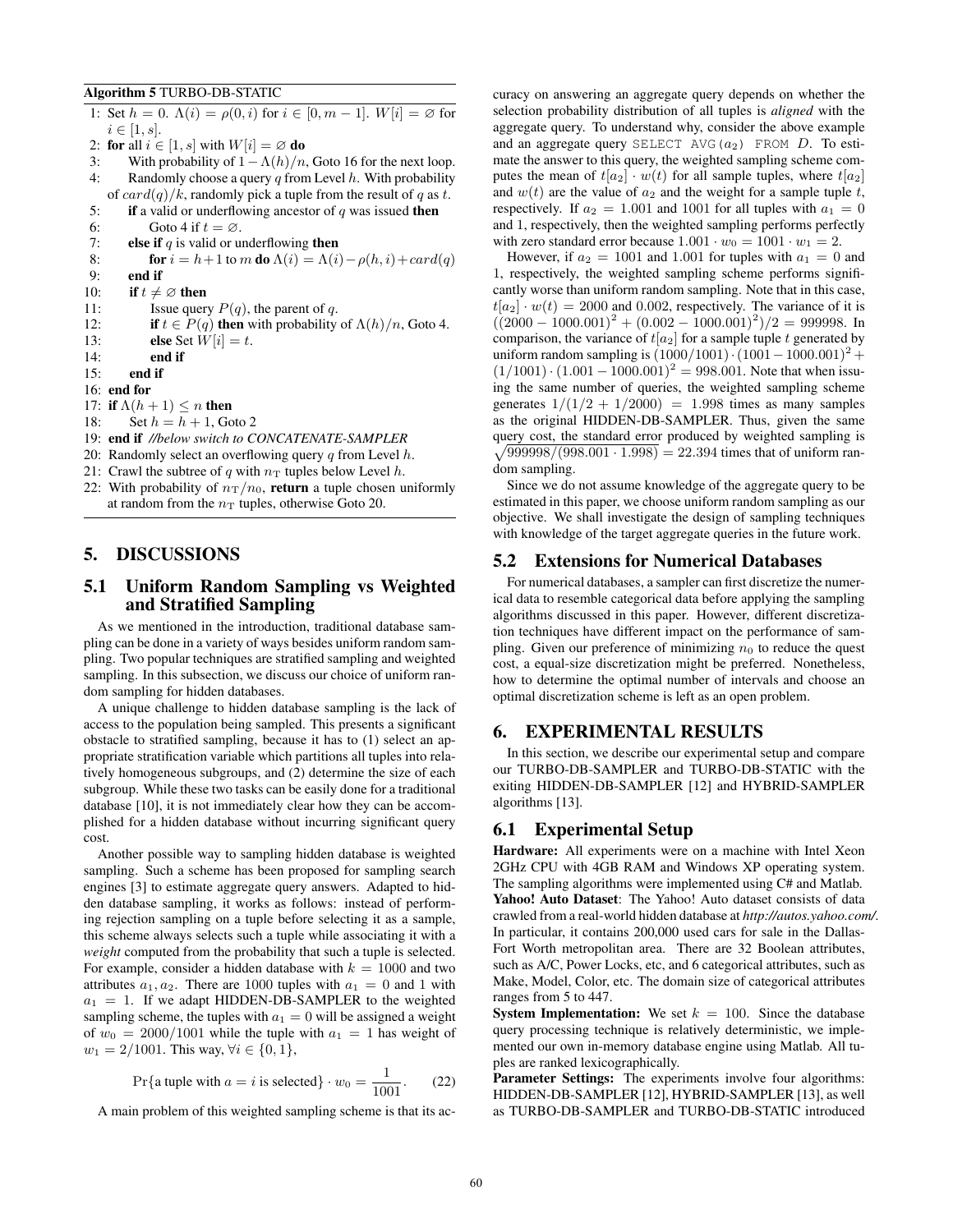in this paper. TURBO-DB-SAMPLER and TURBO-DB-STATIC require one parameter: the cutoff level  $C$  for switching from sampling to crawling. We conducted experiments with various values of C ranging from 5 to 15. HIDDEN-DB-SAMPLER also requires the cut-off level  $C$  as a parameter to balance between efficiency and skew. Following the heuristic in [12], we set  $C$  for HIDDEN-DB-SAMPLER to be the average length of random walks that reach a valid query. HYBRID-SAMPLER requires two parameters: the number of pilot samples  $s_1$  and the switching count threshold  $c_S$ . We set  $s_1 = 20$  and  $c_S = 5$ .

Performance Measures: For each algorithm, there are two performance measures: *efficiency* and *skew*. Efficiency of a sampling algorithm was measured by counting the number of unique queries that were executed to reach a certain desired sample size. For measuring the skew of collected samples, there has not been a widely accepted measure. Thus, we follow the same measure as [12] which compares the marginal frequencies of attribute values in the original dataset and in the sample:

$$
skew = \sqrt{\frac{\sum_{v \in V} \left(1 - \frac{p_S(v)}{p_D(v)}\right)^2}{|V|}}.
$$
 (23)

Here  $V$  is a set of values with each attribute contributing one representative value, and  $p_S(v)$  (resp.  $p_D(v)$ ) is the relative frequency of value  $v$  in the sample (resp. dataset). Again, even unskewed samples may have small but possibly non-zero value of the measure.



Figure 3: A sample line graph using colors which contrast well both on screen and on a black-and-white hardcopy

# 6.2 Comparison with State-of-The-Art Samplers

We tested TURBO-DB-SAMPLER and TURBO-DB-STATIC on the Yahoo! Auto dataset and compared them against HIDDEN-DB-SAMPLER and HYBRID-SAMPLER in terms of the tradeoff between efficiency and skew. Figure 3 depicts the results. For TURBO-DB-SAMPLER, we set  $C$  to be the average length from the root to the designated query of a tuple. For TURBO-DB-STATIC, we set  $C$  to be the maximum value that satisfies the requirement of  $k \cdot \pi(C) \leq n$ . The different points in the figure are generated by varying the number of sample tuples to be collected between 1 and 500. One can see from the figure that the samplers we proposed in this paper provides significant improvement over the existing algorithms on the tradeoff between efficiency and skew.

Figure 4 and Figure 5 depicts the change of query cost and skew

during the process of collecting 100 samples, respectively. Note that only TURBO-DB-SAMPLER, HIDDEN-DB-SAMPLER, and HYBRID-SAMPLER are shown in these figures due to the breathfirst sampling scheme we used for TURBO-DB-STATIC - i.e., it collects all samples for one level before going to the next. One can see from the figures that TURBO-DB-SAMPLER significantly outperforms the existing algorithms in terms of both efficiency and skew.

#### 6.3 Evaluation of Parameter Settings

We now investigate the change of efficiency and skew of our algorithms with the cut-off level parameter  $C$ . Figure 6 depicts the change of query cost and skew for TURBO-DB-SAMPLER to collect 100 samples when C varies between 7 and 15. One can see that while the skew is reduced when  $C$  increases, the number of queries remain roughly constant for different values of C. This is because with a larger C, while the OVERFLOW-SAMPLER part of TURBO-DB-SAMPLER needs to issue more queries due to the reduced acceptance probability, the CONCATENATE-SAMPLER part, however, requires fewer queries because the subtree that needs to be crawled becomes smaller.

Figure 7 depicts the change of query cost and skew for TURBO-DB-STATIC to collect 100 samples when C varies between 5 and 10 (the maximum value allowed by the algorithm requirement of  $k \cdot \pi(C) \leq n$ ). One can see that unlike TURBO-DB-SAMPLER, a larger value of C reduces both skew and query cost for TURBO-DB-STATIC. This is because when  $C$  is too small (e.g., 5 or 6 in our dataset), the query cost is dominated by crawling, the cost of which can be significantly reduced with a larger  $C$ . The value assignment of C we suggested in the paper is 10 for this dataset which, as one can see from the figure, achieves a fairly good tradeoff between efficiency and skew.

# 7. RELATED WORK

Crawling and Sampling from Hidden Databases: There has been prior work on crawling as well as sampling hidden databases using their public search interfaces. [1, 19, 21] deal with extracting data from structured hidden databases. [8] and [20] use query based sampling methods to generate content summaries with relative and absolute frequencies while [17,18] uses two phase sampling method on text based interfaces. On a related front [7, 9] discuss topk processing which considers sampling or distribution estimation over hidden sources. A closely related area of sampling from a search engines index using a public interface has been addressed in [6] and more recently [2, 5]. In [12] and [13] the authors have developed techniques for random sampling from structured hidden databases leading to the HIDDEN-DB-SAMPLER, COUNT-BASED-SAMPLER, and HYBRID-SAMPLER algorithms.

Approximate Query Processing and Database Sampling: Approximate query processing (AQP) for decision support, especially sampling-based approaches for relational databases, has been the subject of extensive recent research; e.g., see tutorials by Das [11] and Garofalakis et al [15], as well as [4] and the references therein.

# 8. CONCLUSION

In this paper, we investigated techniques which leverage overflowing queries to efficiently sample a hidden database. In particular, we proposed TURBO-DB-SAMPLER which significantly improves sampling efficiency while allowing much smaller skew than state-of-the-art samplers. We also proposed TURBO-DB-STATIC, an algorithm that achieves additional speedup for databases with static scoring functions. Our thorough experimental study demon-